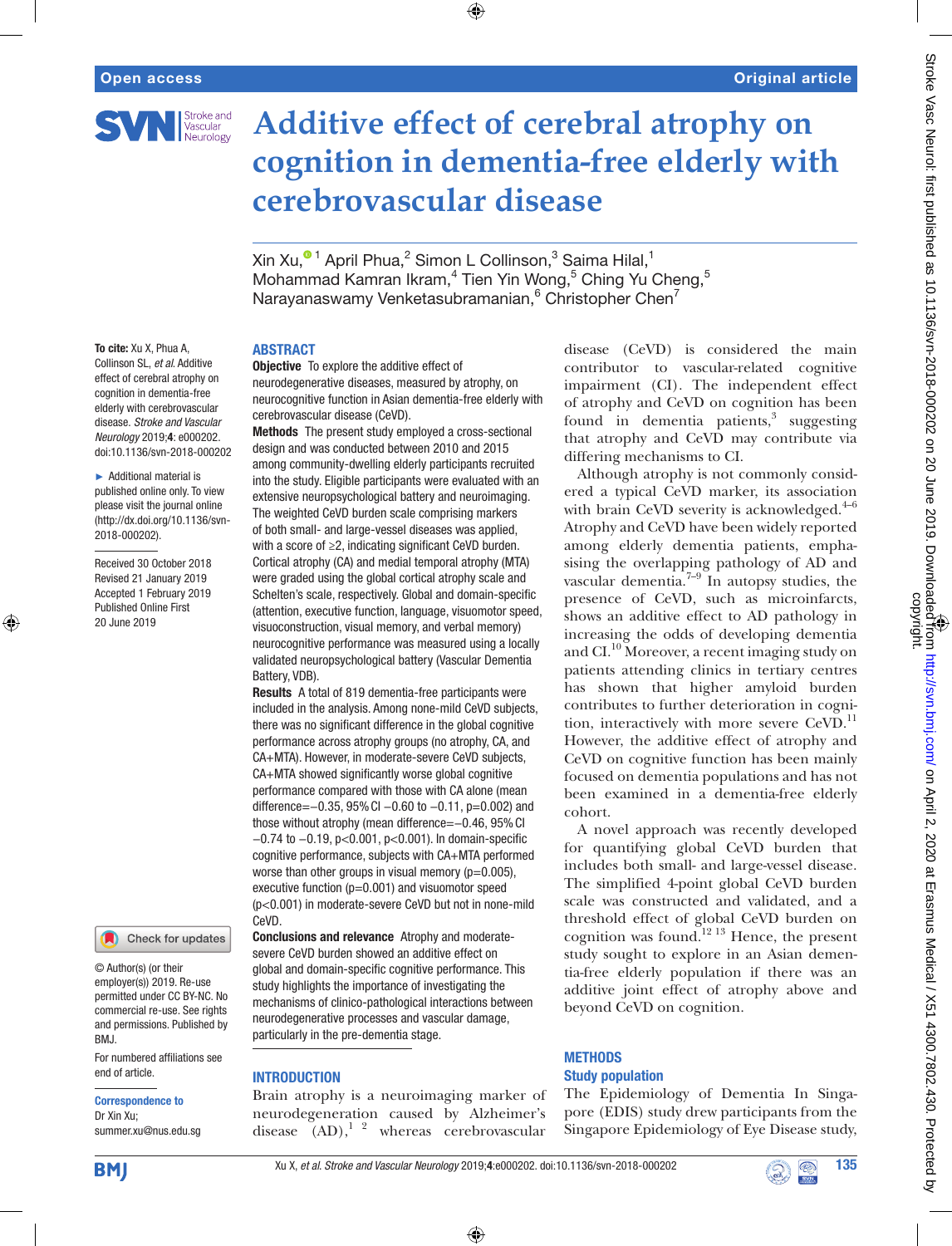## Open access

a multi-ethnic population-based study. An age-stratified (40–85 years) random sampling method was used to establish the study population with adequate representation of each ethnic group, that is, Chinese (Singapore Chinese Eye Study), Malay (Singapore Malay Eye Study) and Indian (Singapore Indian Eye Study). In the first phase of the EDIS study, participants aged ≥60 years (n=3800) were screened using the Abbreviated Mental Test and a self-report of progressive forgetfulness. Screen-positive subjects (n=1598) were invited to take part in the second phase of this study, which included a clinical evaluation, an extensive, locally validated neuropsychological test battery (the vascular dementia battery,  $VDB$ )<sup>14 15</sup> and brain MRI. Out of these 1598 participants, 957 agreed to participate in phase II and hence were included in the present study, among whom 911 were dementia-free elderly. The study recruitment period was from 8 December 2010 to 24 July 2015. Subjects who refused to participate in phase II were older, had lower education and socioeconomic status, higher blood pressures and lower cholesterol levels.16 Details of the EDIS study methodology have been described elsewhere.<sup>17</sup> Ethical approval was obtained from the National Healthcare Group Domain-Specific Review Board. Written informed consent was obtained in the preferred language of the participants.

#### Vascular risk profile

⊕

A vascular risk profile was recorded for all study participants, which included the following: (1) hypertension, defined as a previous diagnosis of hypertension, the use of antihypertensive medication, or a systolic blood pressure ≥140mmHg and/or diastolic blood pressure ≥90mmHg on clinical assessment; (2) hyperlipidemia, defined as a previous diagnosis of hyperlipidemia, the use of lipid-lowering medication or total cholesterol levels≥4.14mmol/L; (3) diabetes mellitus, defined as a previous diagnosis of diabetes mellitus, the use of glucose-lowering medication or glycated haemoglobin ≥6.5%; (4) ischaemic heart disease, defined as a previous diagnosis of the following—myocardial infarction, congestive heart failure, atrial fibrillation, coronary angioplasty or stenting; (5) self-reported history of smoking; and (6) documented history of stroke.

#### Neuroimaging protocol

MRI scans were performed on a 3T Siemens Magnetom Trio Tim scanner, using a 32-channel head coil. Several MRI brain sequences were performed to allow morphological and microstructure assessments, including T1-weighted, fluid attenuated inversion recovery, T2-weighted and susceptibility-weighted imaging.

MRI markers of CeVD were graded following the previously described procedures:<sup>12 13</sup>

1. Cortical infarcts were defined as focal lesions involving cortical grey matter, signal following cerebrospinal fluid intensity, hyperintense rim on fluid-attenuated inversion recovery images and tissue loss of variable magnitude, with prominent adjacent sulci and ipsilateral ventricular enlargement.<sup>18</sup>

- 2. Intracranial stenosis (ICS) was defined as narrowing exceeding 50% of the luminal diameter in any of the intracranial vessels assessed on three-dimensional time-of-flight magnetic resonance angiography. The images were first visually assessed on the reconstructed images, and the final decision on stenosis (>50%) was made on the source images.
- 3. Lacunes were defined as lesions, 3–15mm in diameter, with a low signal on T1-weighted image and fluid attenuated inversion recovery, a high signal on T2-weighted image and a hyperintense rim with a centre following cerebrospinal fluid intensity on fluid-attenuated inversion recovery.<sup>19</sup>
- 4. White matter hyperintensities (WMH) were graded using the Modified Fazekas Scale.20
- 5. Cerebral microbleeds were defined on susceptibility-weighted imaging sequences using the Brain Observer Microbleed Scale.<sup>2</sup>

MRI markers of CeVD were transformed into binary variables and recorded as the presence/absence of multiple lacunar infarcts, multiple microbleeds, cortical infarcts, ICS and moderate-severe severity of WMH on the Fazekas scale. The weighted CeVD burden scale,<sup>12</sup> which was established based on the strength of independent association between CeVD markers and global neurocognitive performance, was applied in the present study to indicate global CeVD burden severity (none-very mild [0], mild [1], moderate [2] and severe [3]). Significant CeVD was defined by a score of 2 and above; hence, two CeVD groups were obtained: (1) none-mild; (2) moderate-severe (refer to online supplementary material for details of the scale).

Cortical atrophy (CA) was graded on the Global Cortical Atrophy Scale, $2^2$  and medial temporal atrophy  $(MTA)$  was graded on the Scheltens Scale.<sup>23</sup> The presence of significant CA or MTA was defined by a score of ≥3 on either scale.

Subsequently, three atrophy groups were classified according to CA and MTA grading: (1) no atrophy, as defined by the absence of significant atrophy (CA and MTA); (2) CA, as defined by the presence of significant CA and the absence of MTA and (3) CA+MTA, as defined by the presence of significant CA and MTA.

#### Neuropsychological assessment

The VDB measures the following domains: (1) attention (digit span test, visual span test and auditory detection test); (2) language (15-item modified Boston Naming Test and category fluency); (3) visuoconstruction (visual reproduction subtest of the Weschler Memory Scale-Revised copy task, clock drawing and the block design subtest of the Weschler Adult Intelligence Scale-Revised); (4) visuomotor speed (digit cancellation, maze and symbol digit modalities); (5) verbal memory (word list recall and story recall); (6) visual memory (picture recall and the visual reproduction subtest of the Weschler

⊕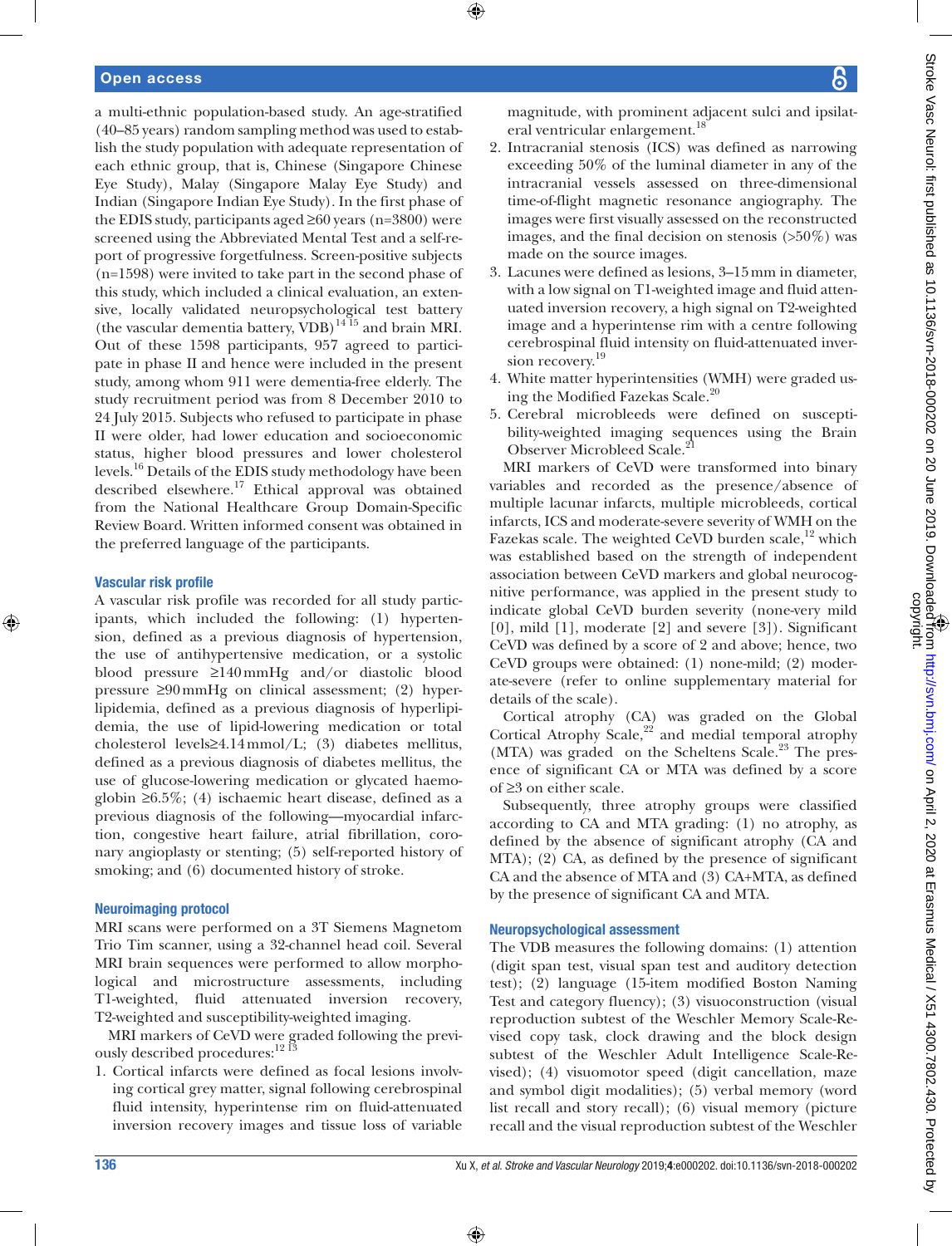Memory Scale-Revised) and (7) executive function (frontal assessment battery). All individual tests on the VDB are widely used tests and are adapted to the local population.24

## Cognitive impairment status

Weekly research consensus meetings were held among clinicians, psychologists and research personnel. Details from the clinical assessment, blood investigations, neuropsychological testing and MRI scans were reviewed. The diagnosis of no cognitive impairment was given to participants who had neither objective CI on formal neuropsychological tests nor functional loss. The diagnosis of cognitive impairment-no dementia (CIND) was given to participants who had impairment on at least one cognitive domain on the VDB without functional loss, and therefore did not meet the criteria for dementia. CIND was further classified into CIND-mild (impairment in one or two domains on the VDB) and CIND-moderate (impairment in three or more domains on the VDB). Details of diagnostic criteria have been described elsewhere. $16\,24$ 

## Statistical analysis

⊕

Raw scores for all individual cognitive tests on the VDB were transformed to standardised z-scores using the means and SDs of the entire sample. The z-score for each domain was created by averaging the z-scores of individual tests and standardised using the means and SDs of the entire sample. To obtain the global cognitive z-score for each patient, the domain z-scores were averaged and standardised using the means and SDs of the entire sample.

The additive effect of CeVD and atrophy was measured by comparing across three atrophy groups (no atrophy, CA, and CA+MTA), stratified by CeVD burden severity. Sensitivity analysis was performed by modelling cases with incomplete MRI investigation. In model 1, any individual who had missing values for CeVD and atrophy severity was assigned to 'moderate-severe CeVD and CA+MTA' group; in model 2, any individual who had missing values for CeVD and atrophy severity was assigned to 'none-mild CeVD and no atrophy' group. All analyses were controlled for covariates such as age, education, gender, CI status, presence of hypertension, hyperlipidemia, diabetes, ischaemic heart disease, smoking history and history of stroke. All analyses were performed using standard statistical software (Statistical Package for Social Science (SPSS) V.24; SPSS, Inc.) and a p value of<0.05 (two-sided) was used to indicate significance. Bonferroni correction was performed to obtain adjusted significance level for individual domain-specific cognitive test: ≈0.05/7≈0.007.

#### **RESULTS**

Out of the 911 participants recruited into the study, 92 did not complete MRI scans or had MRI scans that could not be graded, leaving a total of 819 participants included in this analysis. There was no significant difference between participants who were included in and excluded from the analysis. Table 1 shows the characteristics of study participants.

A total of 520 participants had none-mild CeVD burden, among whom 362 (69.6%) had neither significant CA nor MTA, 133 (25.6%) had CA only and 25 (4.8%) had CA+MTA. Out of the 299 participants with moderate-severe burden of CeVD, there was more atrophy: 109 (36.5%) had neither significant CA nor MTA, 132 (44.1%) had CA and 58 (19.4%) had CA+MTA ( $\chi^2$ =96.4, p<0.001). There were no subjects with MTA alone.

In the whole sample, there was a significant difference in the global cognitive z-score across the three atrophy groups (0.26±0.87, –0.08±0.82and −0.51±0.77, respectively, p<0.001), after controlling for age, gender, education, CI status and the presence of vascular risk factors.

#### Additive effect of CeVD and atrophy

Further Analysis of Variance (ANOVA) models were conducted, which showed that in the none-mild CeVD group, there was no significant difference in scores between all three atrophy groups in global cognition. In subjects with significant CeVD, the CA+MTAgroup performed significantly worse than the no atrophy group (mean difference=−0.46, 95%CI −0.74 to −0.19, p<0.001) and CA group (mean difference=−0.35, 95%CI −0.60 to −0.11, p=0.002) (figure 1), after controlling for age, gender, education, CI status and the presence of vascular risk factors.

In domain-specific cognitive performance, there was no significant difference between atrophy groups in subjects with none-mild levels of CeVD. However, in the moderate-severe CeVD group, subjects with CA+MTA had worse deficits in executive function (p=0.001), visual memory (p=0.005) and visuomotor speed (p<0.001) domains compared with those with no atrophy or CA only (table 2).

Notably, there was no significant difference in the global cognitive z-score for non-significant and significant CeVD groups among subjects with CA+MTA ( $F_{(82)}$ =0.80, p=0.37), after controlling for covariates. This reflects a unidirectional additive effect of atrophy (CA+MTA) on top of CeVD, but not vice versa.

## Sensitivity analysis

⊕

Missing data were imputed in two models. In model 1, all subjects with missing MRI data were assigned with moderate-severe CeVD and CA+MTA. ANOVA conducted showed that in subjects with none-mild CeVD, the CA+MTAgroup performed significantly worse than the no atrophy group (mean difference=−0.32, 95%CI −0.65 to −0.003, p=0.04). In subjects with moderate-severe CeVD, there was no significant difference across the three atrophy groups.

In model 2, all subjects with missing MRI data were assigned with none-mild CeVD and no atrophy. ANOVA analysis showed that while no significant difference across atrophy groups was seen in none-mild CeVD group,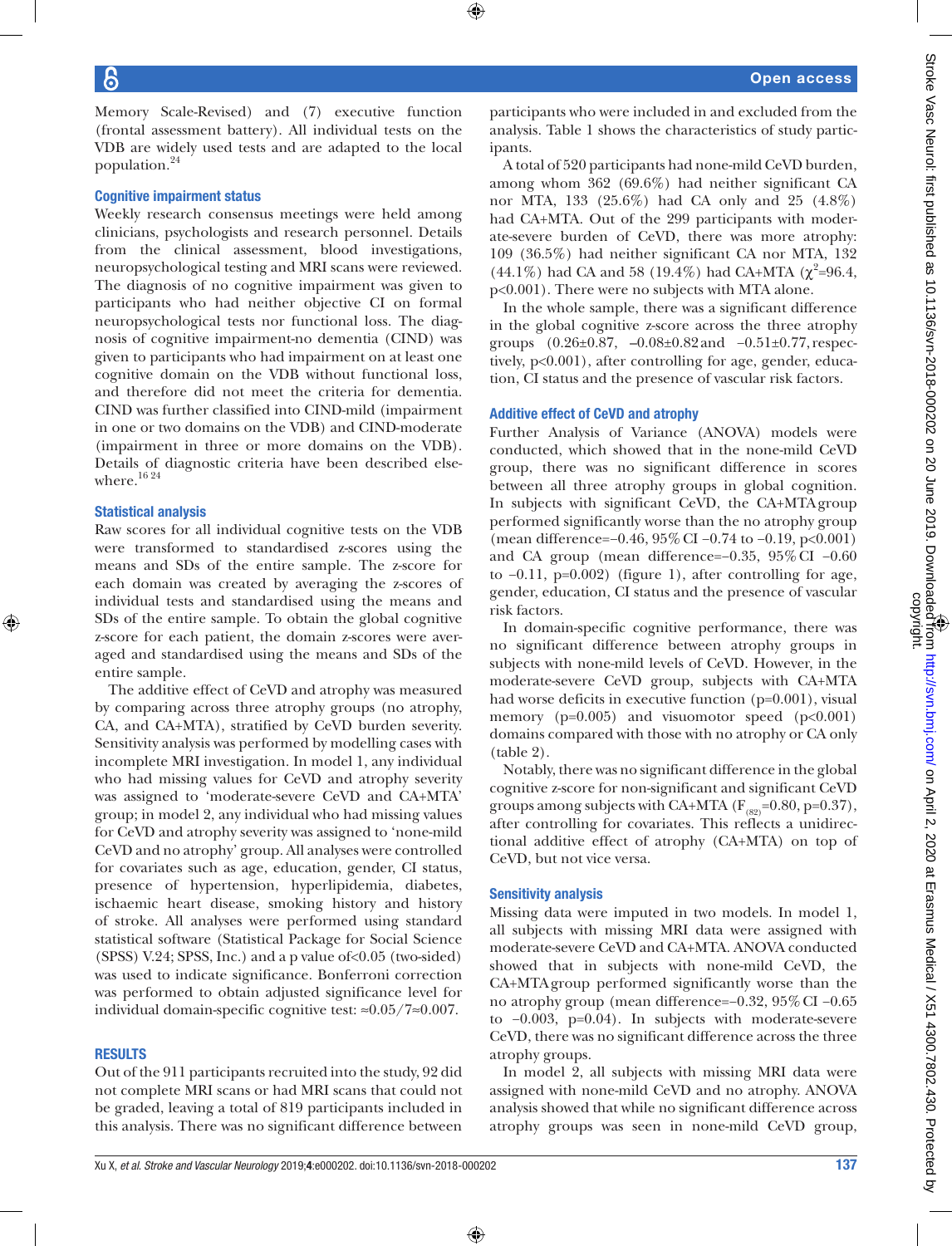|  | <b>Open access</b> |
|--|--------------------|
|  |                    |
|  |                    |
|  |                    |
|  |                    |
|  |                    |
|  |                    |
|  |                    |

| Characteristics of the study population<br>Table 1 |                         |                        |                           |           |  |  |  |  |  |  |
|----------------------------------------------------|-------------------------|------------------------|---------------------------|-----------|--|--|--|--|--|--|
|                                                    | No atrophy<br>$(n=471)$ | <b>CA</b><br>$(n=265)$ | <b>CA+MTA</b><br>$(n=83)$ | P value   |  |  |  |  |  |  |
| Age, mean±SD                                       | $67.7 + 5.5$            | $72.2 \pm 6.1$         | $74.9 + 6.5$              | < 0.001   |  |  |  |  |  |  |
| Education                                          |                         |                        |                           | 0.019     |  |  |  |  |  |  |
| $\leq$ 6 years, n (%)                              | 278 (59.0)              | 177 (66.8)             | 60 (72.3)                 |           |  |  |  |  |  |  |
| Gender                                             |                         |                        |                           | < 0.001   |  |  |  |  |  |  |
| Female, n (%)                                      | 274 (58.2)              | 127 (47.9)             | 25(30.1)                  |           |  |  |  |  |  |  |
| Race                                               |                         |                        |                           | 0.045     |  |  |  |  |  |  |
| Chinese, n (%)                                     | 157 (33.3)              | 85 (32.1)              | 34(41.0)                  |           |  |  |  |  |  |  |
| Malay, n (%)                                       | 155 (32.9)              | 84 (31.7)              | 34 (41.0)                 |           |  |  |  |  |  |  |
| Indian, $n$ $(\%)$                                 | 159 (33.8)              | 96 (36.2)              | 15(18.1)                  |           |  |  |  |  |  |  |
| Hypertension, n (%)                                | 354 (75.2)              | 229 (86.4)             | 76 (91.6)                 | < 0.001   |  |  |  |  |  |  |
| Hyperlipidemia, n (%)                              | 356 (75.6)              | 198 (74.7)             | 61(73.5)                  | <b>NS</b> |  |  |  |  |  |  |
| Diabetes mellitus, n (%)                           | 154 (32.7)              | 113 (42.6)             | 37 (44.6)                 | 0.009     |  |  |  |  |  |  |
| History of stroke, n (%)                           | 10(2.1)                 | 22(8.3)                | 10(12.0)                  | < 0.001   |  |  |  |  |  |  |
| Ischaemic heart disease, n (%)                     | 26(5.5)                 | 26(9.8)                | 8(9.6)                    | <b>NS</b> |  |  |  |  |  |  |
| Smoking history, n (%)                             | 108 (22.9)              | 78 (29.4)              | 35(42.2)                  | 0.001     |  |  |  |  |  |  |
| CI status, n (%)                                   |                         |                        |                           | < 0.001   |  |  |  |  |  |  |
| <b>NCI</b>                                         | 175 (37.2)              | 68 (25.6)              | 10(12.0)                  |           |  |  |  |  |  |  |
| CIND mild                                          | 171 (36.3)              | 85(32.1)               | 19(22.9)                  |           |  |  |  |  |  |  |
| <b>CIND</b> moderate                               | 125 (26.5)              | 112(42.3)              | 54(65.1)                  |           |  |  |  |  |  |  |

⊕

CA+MTA, cortical atrophy and medial temporal atrophy; CI, cognitive impairment; CIND, cognitive impairment-no dementia; NCI, no cognitive impairment; NS, not significant.

⊕

CA+MTA groups demonstrated more significant global cognitive deficit than those with no atrophy (mean difference=−0.46, 95%CI −0.74 to −0.19, p<0.001) and those with CA only (mean difference=−0.35, 95%CI −0.60 to −0.11, p=0.002).



**Figure 1** Global cognitive z-score in different atrophy groups stratified by CeVD burden severity. Values are mean (SE). No atrophy, defined by the absence of significant atrophy (CA and MTA); CA, defined by the presence of significant CA and the absence of MTA; CA+MTA, defined by the presence of significant CA and MTA. CA, cortical atrophy; CeVD, cerebrovascular disease; MTA, medial temporal atrophy.

## **DISCUSSION**

The main finding of the current study is that in an elderly dementia-free population in Asia, among subjects with none-mild CeVD burden, the presence of CA and MTA did not show significant adverse effect on cognitive function, while in those with a moderate-severe level of CeVD burden, the presence of significant CA+MTAfurther worsened global cognitive function compared with those with CA only, with predominant impairment in specific cognitive domains such as visual memory, executive function and visuomotor speed.

With the growing awareness of the coexistence of AD pathology and CeVD, there have been reports that dementia patients with signs of CeVD also have a concomitant neurodegenerative disease and that dementia patients with dual pathologies have more impaired cognitive functions compared with those with purely AD pathology.25 26 To complement previous studies, we report that even in a dementia-free population, subjects with both CeVD and atrophy, especially atrophy in multiple brain regions, demonstrated further reduction in cognitive function, reflecting the additive effects of both neurodegenerative processes and CeVD.

Previously, decreased MTA volume was found to be associated with poor memory performance with a particular effect on visual memory.<sup>27</sup> However CA was not taken into consideration in the study; hence, its role in affecting

## 138 Xu X, *et al*. *Stroke and Vascular Neurology* 2019;4:e000202. doi:10.1136/svn-2018-000202

⊕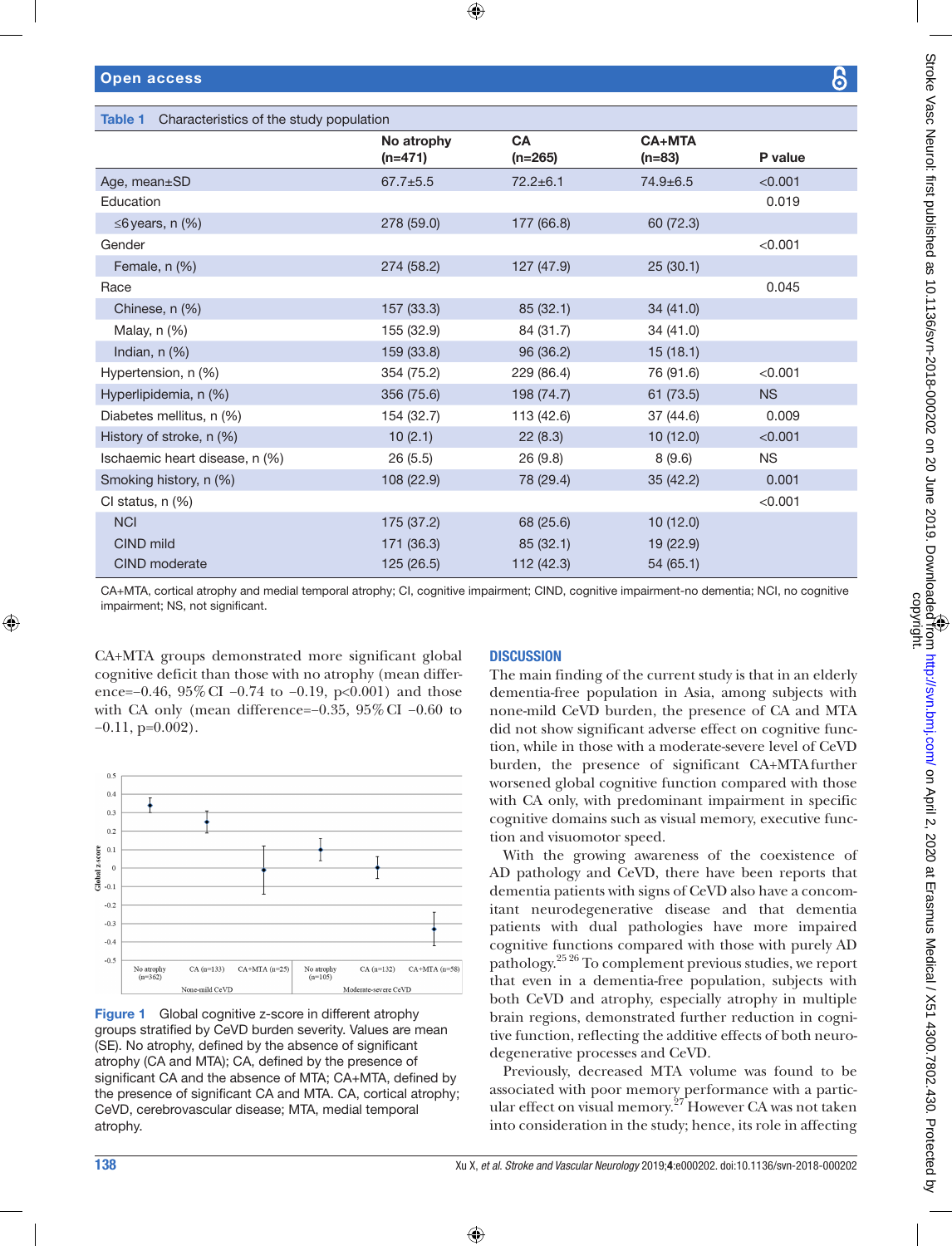⊕

Table 2 Domain-specific cognitive z-scores in no atrophy, CA and CA+MTA groups in different CeVD groups

| <b>Groups</b>           |                         |                      |                             |                             |                            |                                         |                  |  |  |  |  |
|-------------------------|-------------------------|----------------------|-----------------------------|-----------------------------|----------------------------|-----------------------------------------|------------------|--|--|--|--|
|                         | <b>None-mild CeVD</b>   |                      |                             | <b>Moderate-severe CeVD</b> |                            |                                         |                  |  |  |  |  |
| <b>Cognitive scores</b> | No atrophy<br>$(n=362)$ | $CA (n=133)$         | <b>CA+MTA</b><br>$(n=25)$   | No atrophy<br>$(n=109)$     | $CA (n=132)$               | <b>CA+MTA</b><br>$(n=58)$               | Р<br>(for trend) |  |  |  |  |
| Executive function      | 0.27<br>(0.18, 0.36)    | 0.23<br>(0.10, 0.37) | $-0.21$<br>$(-0.53, 0.11)$  | 0.19<br>$(0.03, 0.34)^{*}$  | 0.07<br>$(-0.10, 0.23)$    | $-0.33$<br>$(-0.64,-0.02)$ *†           | 0.002            |  |  |  |  |
| Attention               | 0.28<br>(0.19, 0.36)    | 0.22<br>(0.08, 0.36) | $-0.04$<br>$(-0.37, 0.28)$  | 0.16<br>(0.01, 0.32)        | $-0.20$<br>$(-0.37,-0.03)$ | $-0.35$<br>$(-0.66,-0.04)$              | 0.001            |  |  |  |  |
| Language                | 0.28<br>(0.19, 0.36)    | 0.22<br>(0.08, 0.36) | $-0.04$<br>$(-0.37, 0.28)$  | 0.16<br>(0.01, 0.32)        | $-0.20$<br>$(-0.37,-0.04)$ | $-0.35$<br>$(-0.66,-0.04)$              | < 0.001          |  |  |  |  |
| Verbal memory           | 0.35<br>(0.26, 0.44)    | 0.23<br>(0.09, 0.38) | $-0.19$<br>$(-0.52, 0.14)$  | 0.08<br>$(-0.08, 0.24)$     | 0.01<br>$(-0.16, 0.18)$    | $-0.25$<br>$(-0.56, 0.07)$              | < 0.001          |  |  |  |  |
| Visual memory           | 0.33<br>(0.25, 0.41)    | 0.27<br>(0.14, 0.40) | $-0.23$<br>$(-0.53, 0.07)$  | 0.19<br>$(0.04, 0.33)^{*}$  | $-0.12$<br>$(-0.27, 0.03)$ | $-0.39$<br>$(-0.67,-0.11)^{*}$          | < 0.001          |  |  |  |  |
| Visuoconstruction       | 0.30<br>(0.21, 0.38)    | 0.24<br>(0.10, 0.38) | $-0.30$<br>$(-0.63, 0.02)$  | 0.09<br>$(-0.06, 0.25)$     | 0.04<br>$(-0.12, 0.21)$    | $-0.09$<br>$(-0.39, 0.22)$              | 0.002            |  |  |  |  |
| Visuomotor speed        | 0.31<br>(0.23, 0.39)    | 0.18<br>(0.05, 0.30) | $-0.29$<br>$(-0.57, 0.003)$ | 0.11<br>$(-0.03, 0.24)^{*}$ | 0.09<br>$(-0.05, 0.24)$    | $-0.22$<br>$(-0.49, 0.06)$ <sup>+</sup> | < 0.001          |  |  |  |  |

⊕

Values are adjusted means (95% CI). CeVD, Cerebrovascular Disease. The model controlled for age, education, gender and cognitive impairment status.

\*Significant difference between no atrophy and CA+MTAgroups.

†Significant difference between CA and CA+MTA groups.

cognition, especially visual memory function, was not investigated. In the present study, the addition of MTA to CA further worsened the visual memory function. This suggests that MTA contributes significantly to dysfunction visual memory not only independently, but also additively to the presence of significant CA. However, this additive effect was only seen in subjects with significant CeVD and not in those with mild or no CeVD. The threshold effect of CeVD on visual memory has been previously reported, $^{13}$  highlighting the importance of investigating CeVD markers in addition to markers of neurodegeneration. Our results provide further emphasis on the crucial need of investigating the cumulative and synergistic effect of brain structural abnormalities on neurocognitive function.

While it is believed that CeVD could result in disruptions of cortico–cortico connections leading to impaired executive function and reduced processing speed, some studies suggest that these lesions may potentially exacerbate CA.28 Animal studies have suggested that vascular dsyfunction may trigger amyloid production through increased oxidative stress or neuroinflammative responses.<sup>29</sup> However, the underlying mechanism in the interaction between CeVD and neurodegeneration remains inconclusive and further prospective neuropathological studies are required to elucidate the directional associations between vascular and AD pathologies.

The present study has weaknesses and strengths. The main limitation is that only screen-positive subjects in phase I were included in phase II of the study. As has been stated previously, subjects who refused to participate in phase II were older, had lower education and socioeconomic status, higher blood pressures and lower cholesterol levels.16 This may have led to an underestimation of the prevalence of CeVD in the present study.<sup>13</sup> It also affects the generalizability of study results to the whole study population; however, sensitivity analyses showed that the primary results were robust. In addition, there is no subject with only MTA but not CA. This disallows comparison between the two different patterns of atrophy. Other limitations of this study include the lack of control for possible medications or treatments taken by the subjects and the lack of other supportive AD biomarkers such as amyloid burden. The main strengths of our study include the large sample size, a community-based study population and the inclusion of multiple CeVD markers which provided an integrated measurement of global brain structural abnormalities. A further strength was the use of a comprehensive neuropsychological battery, which was able to generate both global and domain-specific cognitive indexes.

#### **CONCLUSIONS**

⊕

We found that the presence of atrophy, especially MTA, in addition to moderate-severe global CeVD burden further worsens cognitive dysfunction in a dementia-free elderly population. Our findings suggest that there is a threshold effect of CeVD burden at which the neurodegenerative disease begins to demonstrate significant additive effect, even at preclinical stages of dementia. Further studies in other populations are needed to replicate these findings and to investigate the mechanisms for this clinico-pathological interaction.